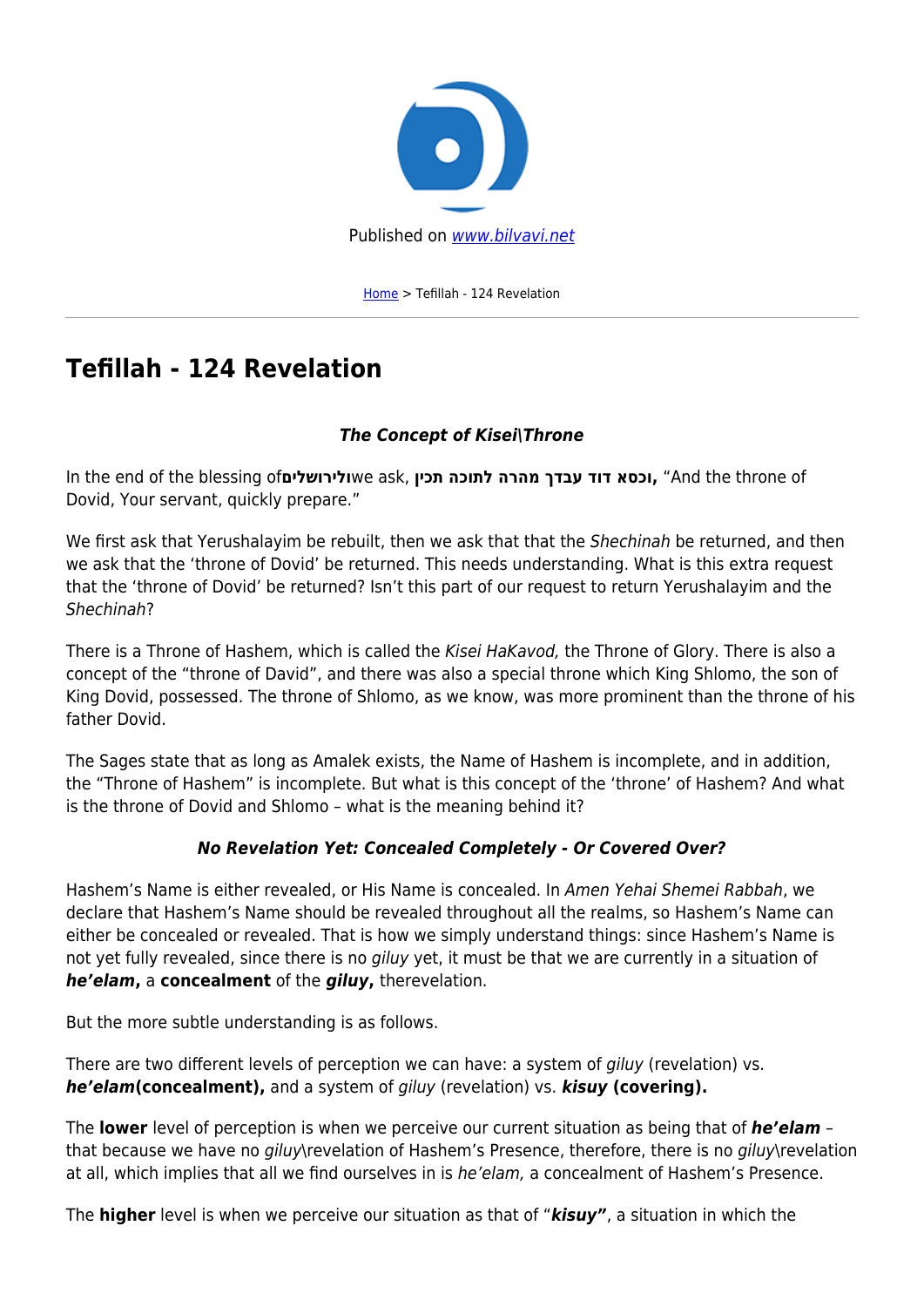revelation of Hashem's Presence is rather "covered over", as opposed to being completely concealed from us right now.

It is a higher level when we view the absence of Hashem's revelation as "covered", kisuy, rather than he'elam, "concealed." He'elam, concealment, implies that Hashem's Name happens to be currently hidden, and that it cannot be revealed at all now, for we are in a situation of he'elam; whether we find ourselves in total he'elam or in partial he'elam. But kisuy implies that although there is not yet giluy of Hashem, that doesn't mean that there is no giluy at all; rather, the revelation is merely covered over, and it can be quickly removed, like when we remove a covering.

If the perspective is giluy and he'elam, then one perceives the current situation as being far from the giluy. But when the perspective on the current situation is that we are in kisuy and not in he'elam, that means that the revelation of Hashem is really here, and it is just being covered over; the covering can be removed in the blink of an eye, and then we will have all of the *giluy* a moment later.

The difference between these two perspectives is vast. Hashem's Name is currently not revealed. What does that mean? Hashem is called a Kel Mistater, a "Hidden G-d", which implies that Hashem's reality is hidden from us, concealed, and that we don't know when we will ever see the revelation. But if we view the current situation as that of kisuy, that the revelation is merely "covered" – not concealed – then that means that in one moment, the covering can be removed and we will have the revelation.

#### *From Our View, and From Hashem's View*

The deeper way to describe this is that there are two views – From Hashem's view, and from our view[.\[1\]](#page--1-0)

From Hashem's View, the absence of His giluy implies kisuy. From our perspective, the lack of giluy implies he'elam, a situation of total hester panim; we are at the end of exile, when the hester panim is more intense than it ever was, and we truly feel that Hashem is hidden from us, for His reality is not revealed to us. From our perspective, we cannot fathom how the situation can change in the blink of an eye.

Logically speaking, it does not make sense that our situation of hester panim can change so quickly and become the giluy of Hashem, which will be the essence of the redemption.

From Hashem's Perspective, there is kisuy, not he'elam. When you cover matzos on Pesach, which represent the expressions of redemption, you can remove the covering quickly and reveal the matzos – in other words, the redemption can be quickly revealed, as soon as the "covering" is removed.

This is the depth behind the Kisei HaKavod of Hashem. The kisei of Hashem represents the concept of kisuy. Nothing is forgotten by Hashem. It only appears to us that there is no revelation. It appears to us that the glory of Hashem is not revealed. But that is only from our perspective. From Hashem's perspective, it is only covered over.

#### *The Understanding of 'Kisei Dovid'*

Now we can understand what the Kisei Dovid (Throne of David) is which we ask Hashem to restore.

Dovid HaMelech is called the Melech Malka Meshichah, the king who forebears Moshiach. Dovid HaMelech's avodah on this world revealed how the absence of giluy on this world is not hestet\he'elam (concealment), rather, a kisuy (a revelation that's covered over).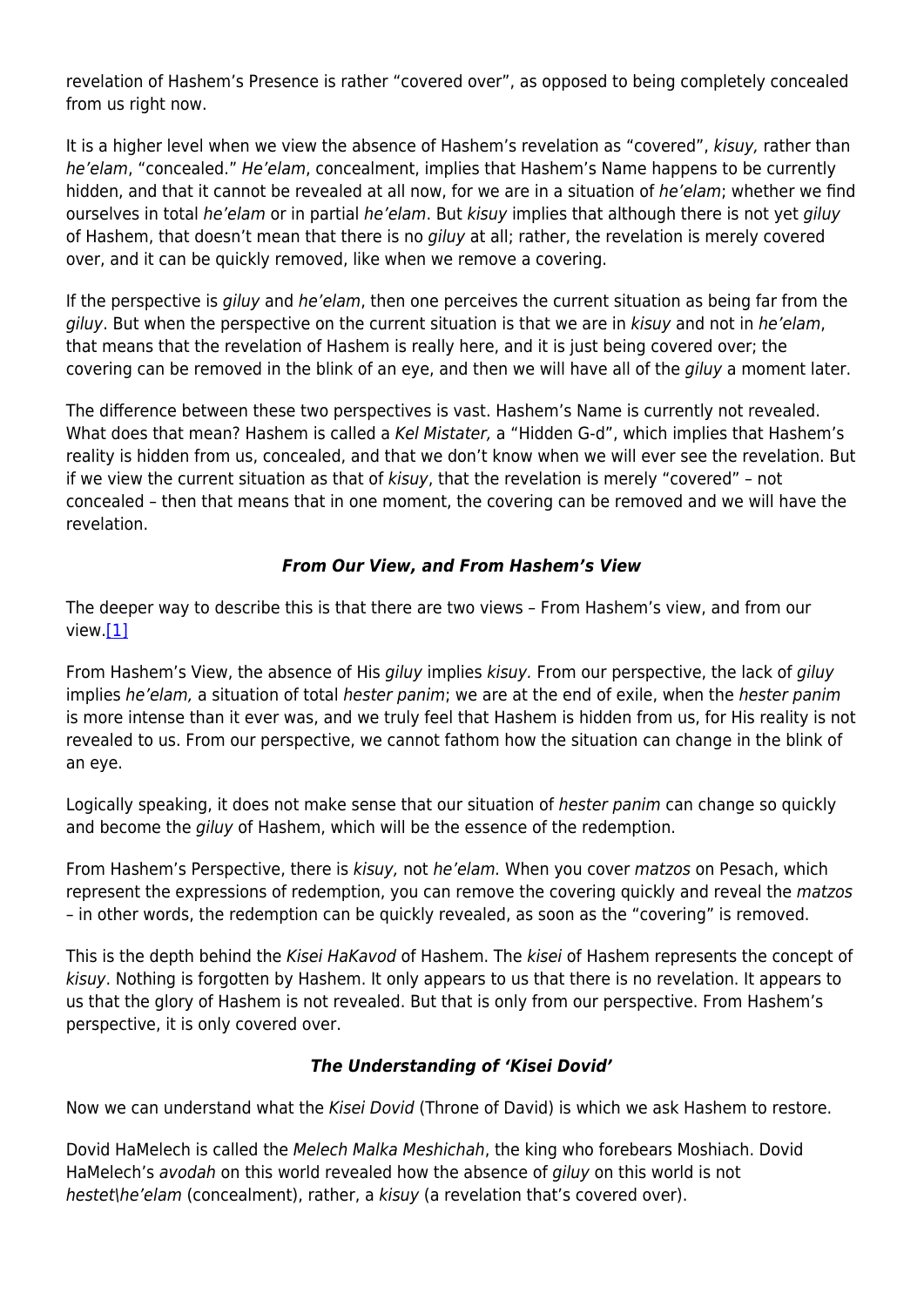Our belief in Moshiach's arrival is to believe that he will come even when he tarries. Not only must we have emunah in Moshiach's arrival; even when he tarries, we await his arrival – simply this is because the more we await, the more we will hope; but the deeper meaning to await Moshiach is to realize that he can come quickly, because we are merely within a kisuy, not a he'elam.

This is also the meaning behind the words of **תצמיח מהרה** which we say in the next blessing of Shemoneh Esrei. How can it be that Moshiach can come in the blink of an eye, when we are in such deep he'elam? But the answer is, the he'elam is all from our limited human perspective. From Hashem's perspective, there is no he'elam, there is just kisuy.

This is the meaning behind the concept of Kisei Dovid, which represents the Kisei of Hashem (as the Yalkut explains). Shlomo HaMelech's throne is also called the throne of Hashem. This means that they revealed how this world is not he'elam, but kisei\kisuy. So when we say the words **דוד צמח את**, we are asking Hashem to prepare the throne of Dovid - because this is part of rebuilding Yerushalayim. We are not just asking that the throne be restored. We are asking that **what it represents** should be restored. The concept of kisei, a throne, represents how all of Creation is a kisuy that covers over reality.

#### *Awaiting Moshiach: Awaiting The Inner Change*

Thus, main aspect of awaiting the redemption is not to await Moshiach and merit all the good things that the prophets spoke of. The purpose of awaiting Moshiach, as our Rabbis wrote, is to await the inner change that will take place with his arrival.

"The light of Hashem will shine forth on Zion" – an inner light will shine onto all souls, and this will bring an inner change to all souls. From that will come Moshiach. But the purpose is not to await for the person that will be Moshiach. The purpose is to await the change he will bring to every soul. It will change each person into a new person - like how a baal teshuvah is a new being, as the Rambam writes.

If someone is awaiting for Moshiach because he wants a certain tzaddik in the generation to come save Klal Yisrael – this is such katnus hadaas (an immature perspective)! Of course, it is true, that Moshiach will be a tzaddik who will redeem us. But it is not the reason to await his arrival.

The reason to await Moshiach is to await the spiritual changes he will bring to us: romemus (an uplifting) to our daas, an uplifting to our middos, and uplifting to all souls. From that exultation we will feel – that will be the actual revelation of Moshiach.

## *Remembering The Goal of Our Life*

These words are about the general concept of the redemption, in which a change will come to all souls, but it especially applies to what we are discussing here.

We were are all created for one thing – to recognize that Hashem is King over above and below, and that there is nothing besides Him; the purpose of Creation is to come to know only of Him, to feel Him and recognize Him, until this knowledge fills all 248 limbs and 365 sinews of our body.

All of Creation has only one goal: to recognize Hashem. "Hashem increased Torah and mitzvos" in order to merit Klal Yisrael – why? So that we will use the great merits of Torah and mitzvos in order to come to the goal, which is to recognize Hashem.

But we have to make sure that we're not getting caught up in the Torah and mitzvos and forgetting about the goal. Often a person is very involved in Torah and mitzvos, but he misses the goal of Torah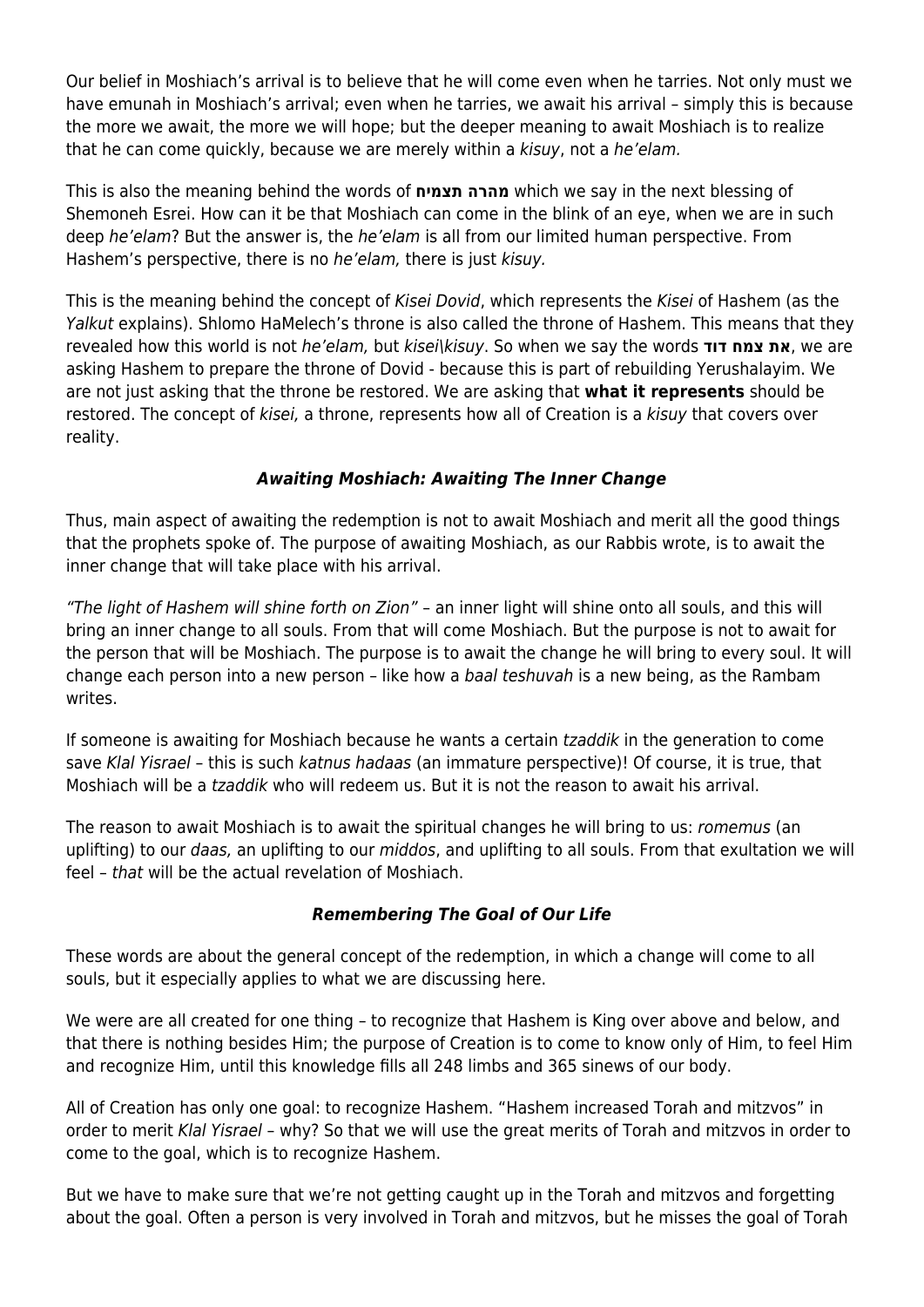and mitzvos, which is to come to recognize Hashem. The tools we have to get to the goal are Torah and mitzvos, but we must be aware that they are a tool, and not the goal.

Thus, a person really needs to review what the goal of Creation is (to come to fully recognize Hashem) again and again – hundreds of times, thousands of times, hundreds of thousands of time – without exaggeration!

If someone thinks this an exaggeration, he doesn't realize what the depth of our life is about. Our soul has to be permanently attached to what the goal is. We must have an inner perspective on Creation: there is only one goal we have – that all of Creation only exists in order to recognize the full reality of Hashem.

But when we look at reality in front of us, we see the opposite of all this. There are 49 Gates of Impurity that were created, and in the final generations, the impurity is at its height. Even someone in the Torah world, who learns Torah and does all the mitzvos, might have Torah and mitzvos, but he can be missing the goal of all this.

This reflects what is written, "Those who grasp Torah do not know Me", and people feel that Hashem is just a Keil Mistater, a hidden G-d.

There is a lot of Torah and mitzvos in Klal Yisrael. But the attitude amongst most people towards the reality of Hashem is, that He is a 'Keil Mistater' – a 'hidden' G-d. Indeed, the initial perspective of our soul is that we see the absence of giluy on this world as being he'elam, a concealment of Hashem's Presence.

But when we look deeper, we can realize the depth of what is written, "My soul is close to her redemption." The Rabbis wrote, based on this verse, that there is a private redemption which each Jewish soul can experience, besides for the general redemption that will come to the masses, even if he never experiences the general redemption. In order to reach the private redemption in one's soul, a person needs to come out of the perspective of he'elam and instead understand that the redemption is just "covered over" - not concealed.

## *"In The Blink of An Eye"*

All the he'elam we see in front of us can change "in the blink of an eye", whenever Hashem wills it, and every soul will instantly change his will and seek the truth, and only seek Hashem.

If someone has no aspiration to search for truth, though, he won't merit this. But if someone does seek truth, and he's just confused, he will be able to merit the redemption in one moment, as soon as Hashem wills it. And if Hashem wants, even someone who doesn't seek truth will also merit a change to his inner will.

## *'He'elam' Vs.' Kisuy' ('Covered' Vs. 'Concealed')*

The change will not be a change of *he'elam*to giluy (revelation), but rather a change from *kisuy*to giluy.

When a person purifies himself and he connects himself in dveykus to Hashem, to the essence of his heart, which is the reality of Hashem – and the Chazon Ish wrote that this is a constant feeling one can feel once he merits it - the 'orlas halev' (blockage on the heart) from him will be removed, the kisuy will be removed; in one moment, the soul will be able to fully recognize the reality of Hashem.

It means for a person to leave his intellectual perspective, in which he sees the situation as being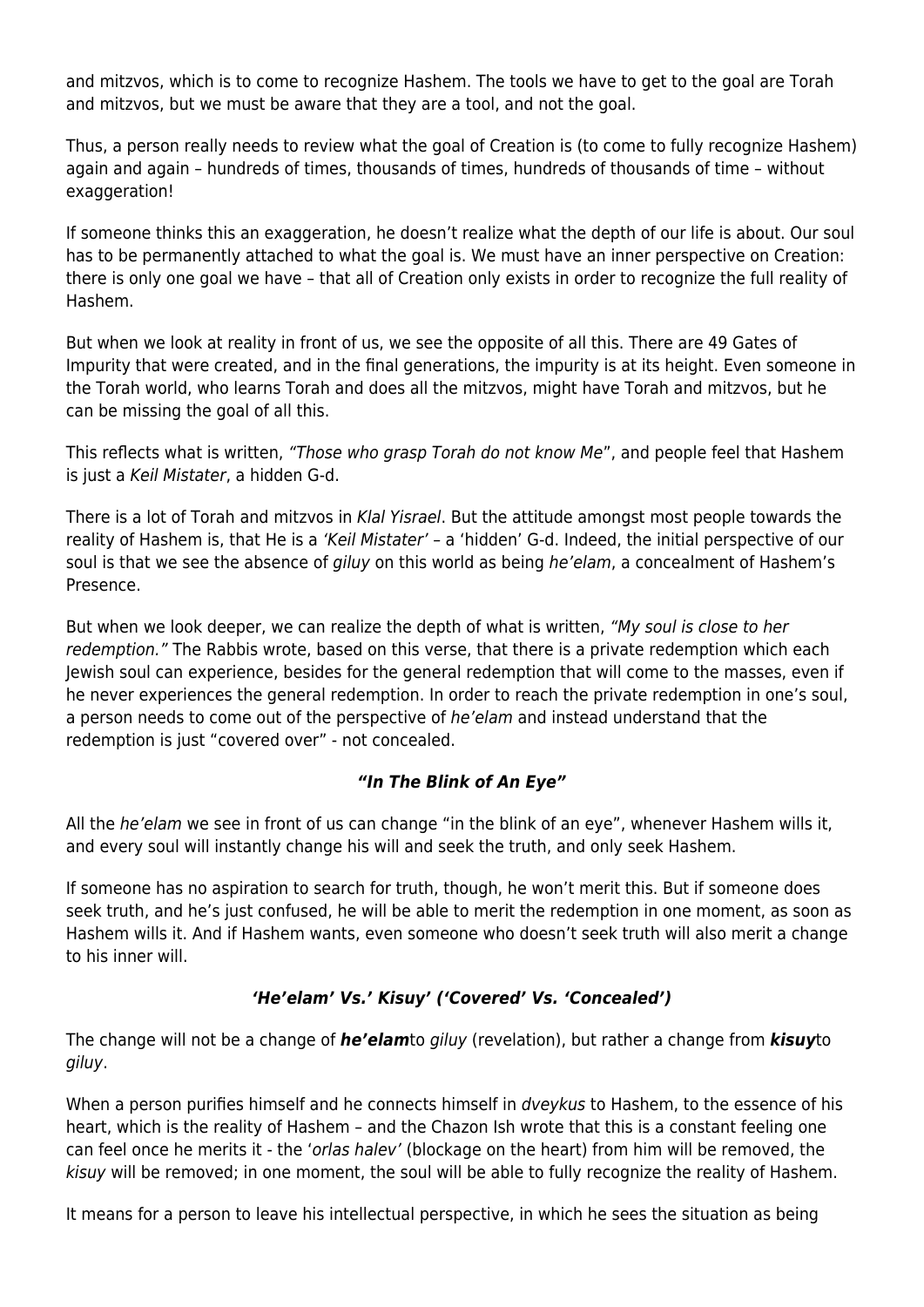'he'elam' over the giluy, and enter the soul's perspective, which sees the situation as a 'kisuy' over the giluy.

## *Believing In The Redemption*

When a person lets this perspective penetrate – the inner understanding behind the concept behind Divine Providence – he can feel, in the depths of his heart, that Hashem will be able to change everything in one moment, and all of Creation will seek Him; we will all tremble from the falsity of this world and instead see the truth. All souls will then run after Hashem. Nothing else will have to happen. No major action or idea is needed. Hashem can make all the necessary changes in the blink of an eye.

This deep fact is not another intellectual piece of knowledge. It is a deep perspective on Creation, a realization our soul can feel when this knowledge penetrates, that Hashem can bring the salvation we need - and in the blink of an eye. When it penetrates, a person will truly feel how Hashem watches over us always, as it is written, "Behold, He stands behind our walls, an onlooker from a window, from a crack in the wall".

This is not just another part of our emunah in Hashem. It is a power in our soul to recognize that the situation we are in is like a passing dream, and in one moment, we can get up from this nightmare we are in and wake up to the real reality – the revelation of the purpose of Creation.

When these words penetrate deeply into us, we will be able to feel how all of the world can change in an instant from all its impurity it is in, as soon as Hashem wills to bring us the salvation.

Just saying "Ani Maamin" every day, without living those beliefs that we say, won't do much for us. We will feel like everything is just he'elam and feel hopelessly far from salvation. But when we realize that the situation is kisuy, not he'elam, then our soul itself will be a lot closer to the giluy. When our soul recognizes this and feels this, it can then apply to that soul, "My soul is close to her redemption."

#### *Beginning Your Own Redemption*

The words here contain much subtlety, but they describe a perspective which can totally change how you view life and it can bring one a lot closer to the light of the redemption.

We do not yet have the actual revelation of Moshiach ben Dovid. But our Rabbis wrote that the closer we are to his arrival, the more the light of the redemption shines, and it becomes easier for us to leave the perspective of "he'elam" and enter the perspective of "kisuy". It is actually a part of the redemption process.

#### *In Conclusion*

**תכין לתוכה מהרה עבדך דוד וכסא**- When we ask that the Kisei Dovid be quickly prepared, we are not just asking for that in the simple sense. We are asking for something deeper – that our perspective should change, that the perspective of Kisei\Kisuy be revealed.

That is also why we ask that it come "quickly" - because it is really a request that this full revelation of Hashem come quickly.